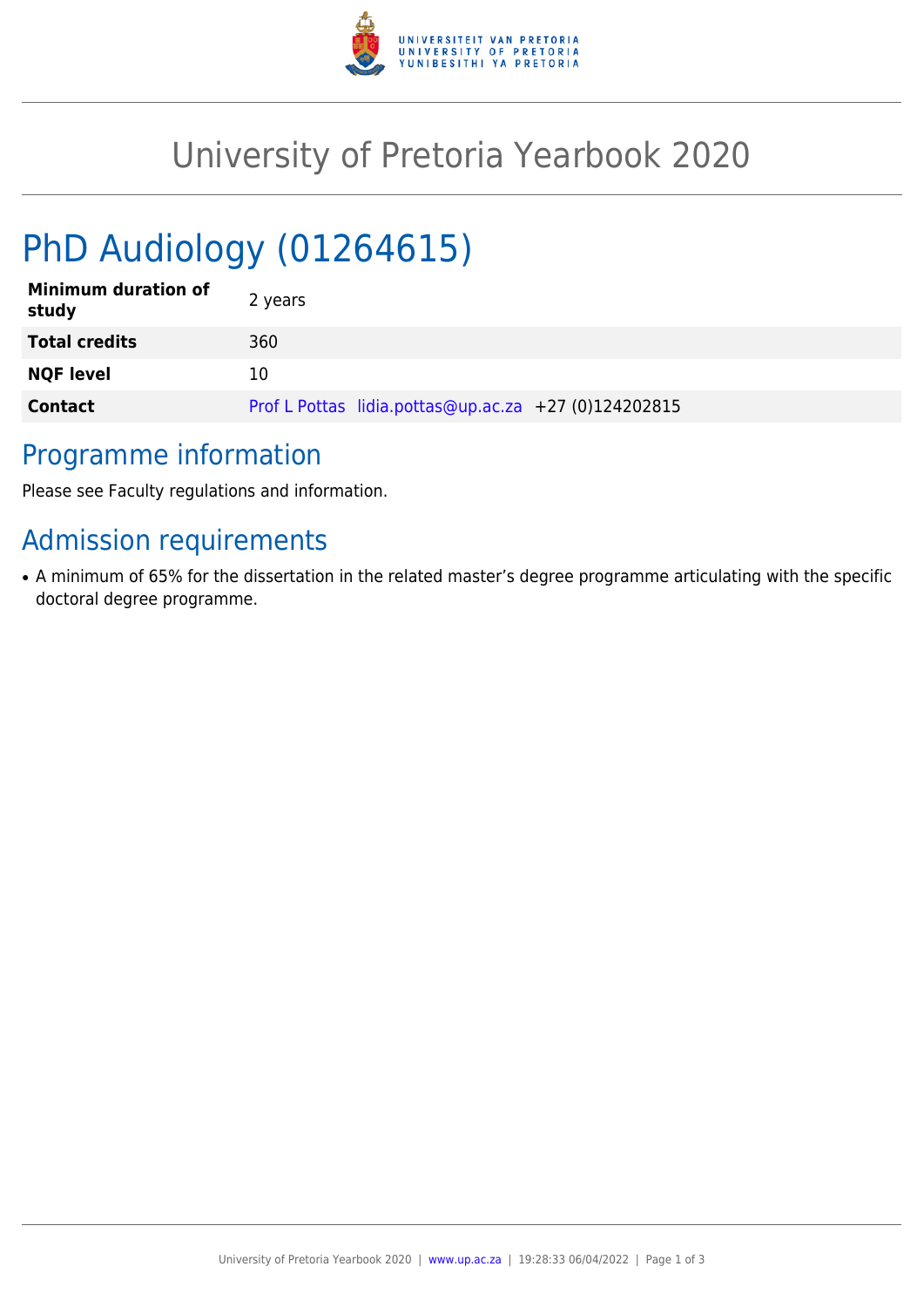

### Curriculum: Year 1

**Minimum credits: 360**

#### **Core modules**

[Thesis: Audiology 991](https://www.up.ac.za/mechanical-and-aeronautical-engineering/yearbooks/2020/modules/view/ODL 991) (ODL 991) - Credits: 360.00